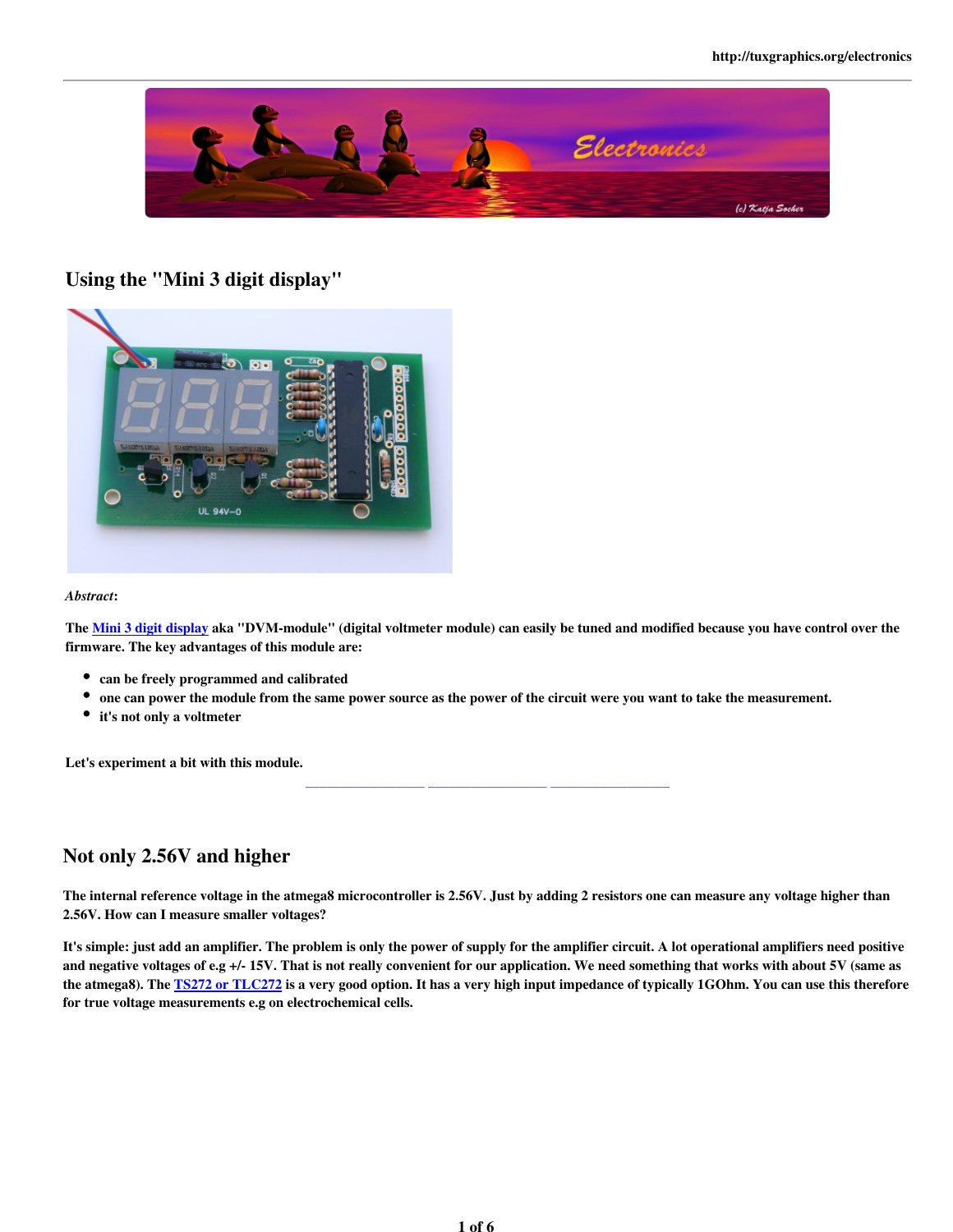

DC pre-amplifier for measuring 0-500mV. The resistor R3 protects the op-amp.

The combination of resistors in the above example gives you a measurement range from 0-500mV with 1mV resolution. VDIV has to be adjusted in the file analog.c to calibrate the amplification factor into the software: #define VDIV 1.955

It is easy to add this amplifier by adding a dot matrix board on the back of the 3 digit display module:



You can build a compact "sandwich" by adding the amplifier on the back.

Note that a voltmeter with more than 1GOhm input impedance is very sensitive to electric fields and grabs any voltage just out of the air. I recommend to use a shielded cable or to lower the input impedance by adding a resistor in parallel to the input (Ri in the above schematic).

#### Measuring current

To measure a current you just need to measure the voltage over a low ohm resistor (e.g 1 Ohm, 5W). A current of 2A would then result in a voltage drop of 2V. By changing the VDIV calibration constant in the file analog.c you can calibrate the circuit as needed. If a voltage drop of 2V is not acceptable then just use a low ohm resistor (e.g 0.1 Ohm or even an inch of some copper wire). You can then adjust it to your needs by using the above amplifier circuit with a different amplification factor (resistors R1, R5 and R2).

The calibration can be done by using a reference ampere meter and modification of the VDIV value in analog.c

#### Counting events

So far we have use mostly the analog to digital conversion capability of the atmega8 microcontroller. This microcontroller has however also digital input lines. Here is a little counter: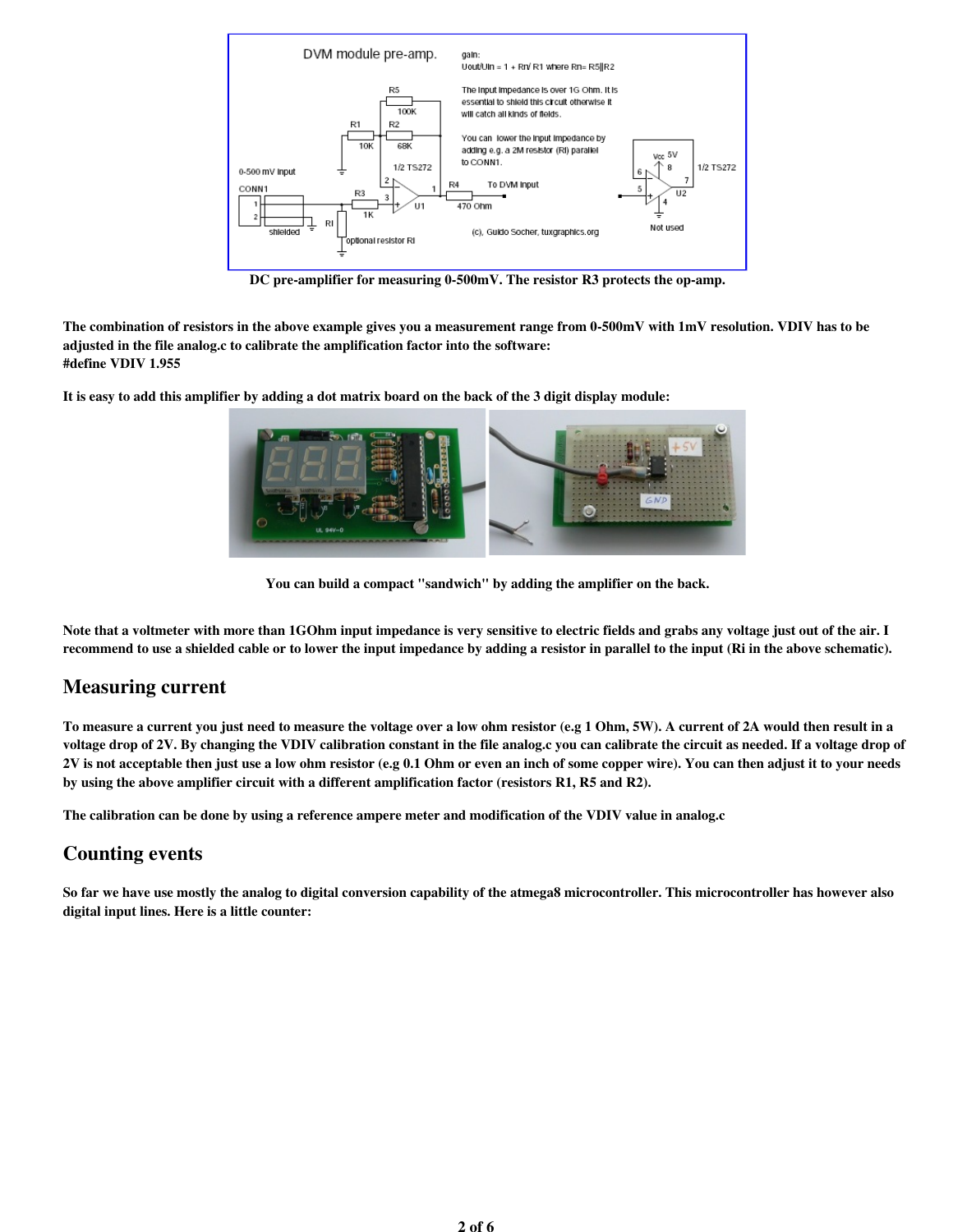

A digital counter

The counter software is included in the source code software package from version mini-voltmeter-0.4 and up.

#### Counting objects with a photoelectric light barrier

The counter does not have to be connected to a mechanical switch. It can also be connected to a "light beam" and count objects interrupting that beam. For this we add a photodiode and a transistor which acts as amplifier. A small laser pointer pen makes a very good light beam and works even over long distances. You do not have to power the laser-pointer from a battery. Just open it take out the battery and connect it to a DC power supply. You can power it from the same 5V that the counter circuit is powered from. In this case you need to add a resistor in series with the laser pointer. A laser pointer that used 2x1.5V batteries will probably need a 220 Ohm resistor in series when connected to 5V.

The photo diode needs to be placed in a small dark plastic tube to shield it from day light. You can take a ball-pen apart to get a small plastic tube.



Photodiodes: left: Everlight PD638C, right: BPW34

The longer wire or the top layer of the chip is Anode (marked with "A" in the circuit diagram).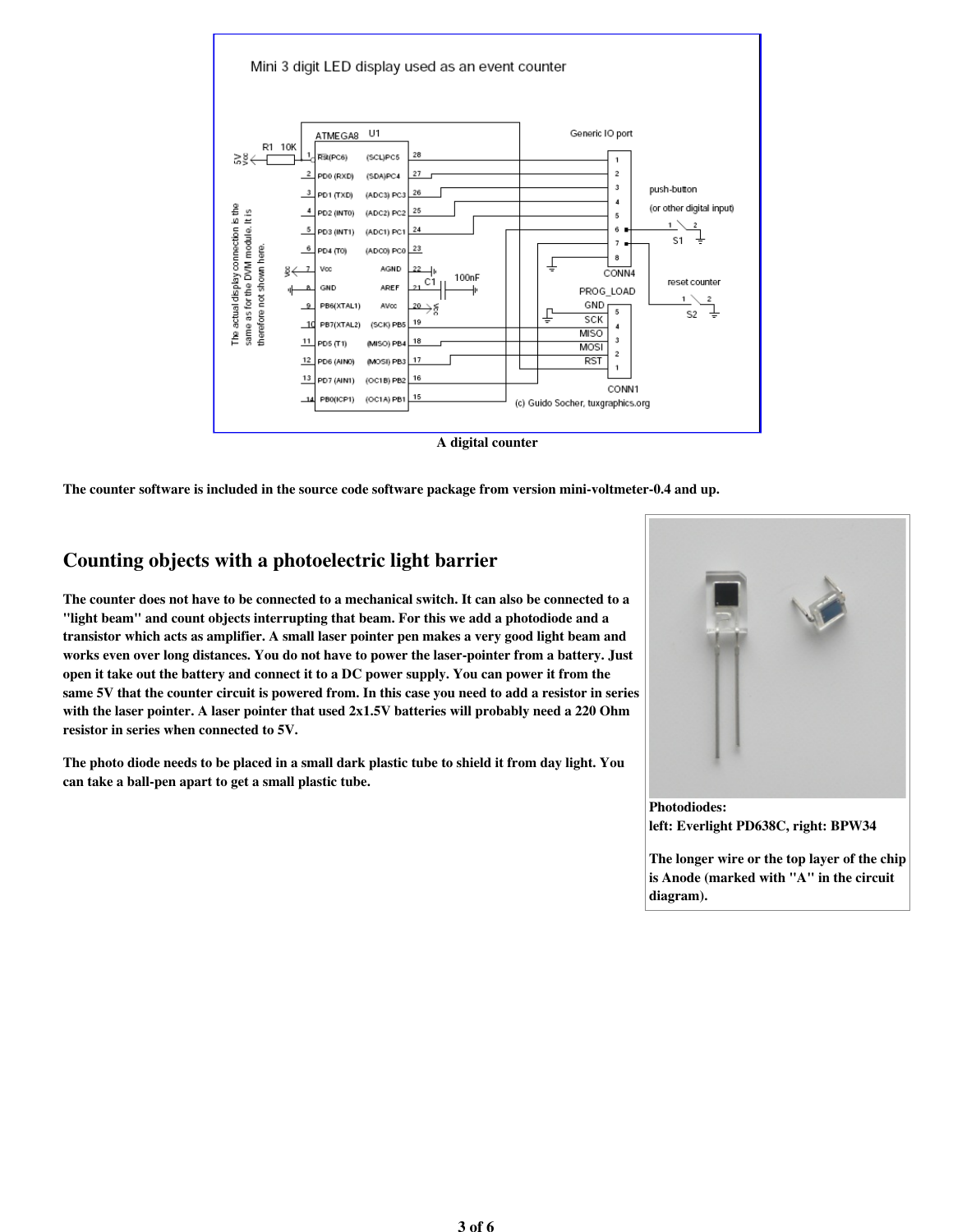

Counting objects with a photoelectric light barrier

Photodiodes are most sensitive to infrared light. A laser pointer is the best light source for long distances (1m to 200m). For shorter distances you can also use an Infrared-LED (invisible to humans).

### Timer (1-999 sec)

This application is quite similar to the counter except that we generate the pulses via the atmega8 internal clock. The circuit has no crystal but uses the internal clock. This internal clock is not calibrated but you can calibrate the timer by adjusting the line #define CLOCKDIV 223

in file timer.c. The internal clock is stable enough for a short term timer.

The circuit has several inputs to start and stop the timer as well as a button to reset it. You can use a button connected to pin PB1. Clicking once starts the timer and clicking a second time stops it. You can use the individual start stop input lines or buttons.



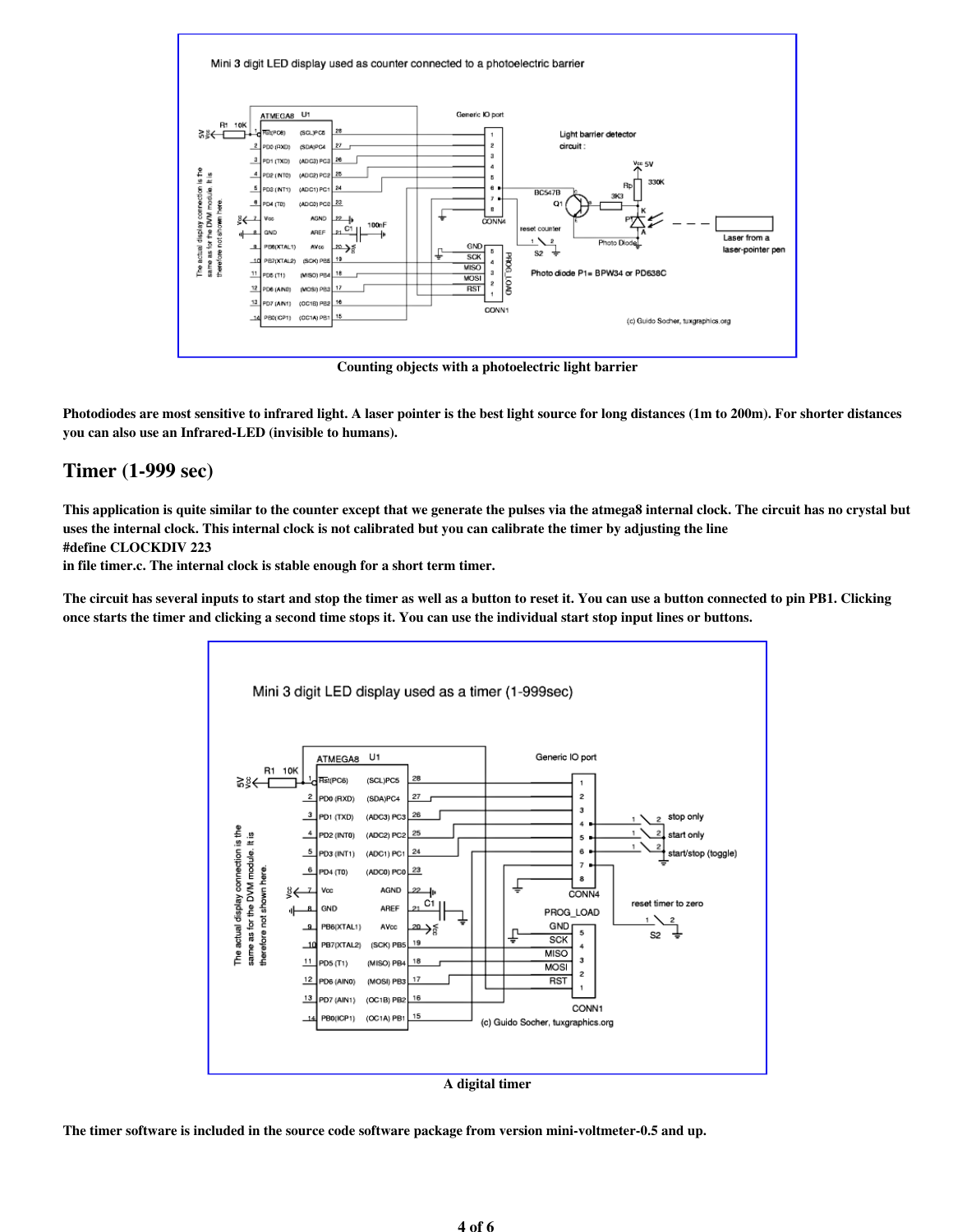# A calibrated digital thermometer

The ds18s20 from maxim dallas semiconductors is a calibrated digital temperature sensor. It looks like a small transistor. The pinout description is shown on the right.

We connect it to this "Mini 3 digit display" and we have a very reliable and accurate digital thermometer. This thermometer source code is included in mini-voltmeter-0.9 and higher and you find it in the subdirectory therm. There is also a pre-compiled hex file ( main\_therm\_pre.hex ) suitable for loading into the atmega8 chip.

The sensor can be connected without any additional components and you can have a couple of meters cable between sensor and circuit board.

The microcontroller pin PC1 can be used to change the display units. If PC1 is left open then it displays 'C. If connected to GND then it displays 'F. If you connect a little switch then you can change the units at run time. The display shows full degrees (no decimal point).





# Your own formula and your own application

This display can be used to convert any voltages into some kind of number and display it. To make your life easier we provided from version mini-voltmeter-0.7 on-wards a custom\_formula\_example.c file. It shows how to read out a hall sensor and display a value based on a custom formula. It uses floating point math and you can use any type of formula. Open custom formula example.c and look at the code. It has towards the end of the file a long explanation.

In version mini-voltmeter-0.8 a second custom formula example was added. It will display -58'F at 0.73V input and 347'F at 2.32V input. It is an application developed for a customer who wanted to display the values of a sensor in his car.

From this revision 0.8 onward it is possible to display negative and positive numbers as long as they are in the range from -99 to 999.

## References/Download

- Software download area: Download page
- The avr ethernet board is available in our online shop: shop.tuxgraphics.org